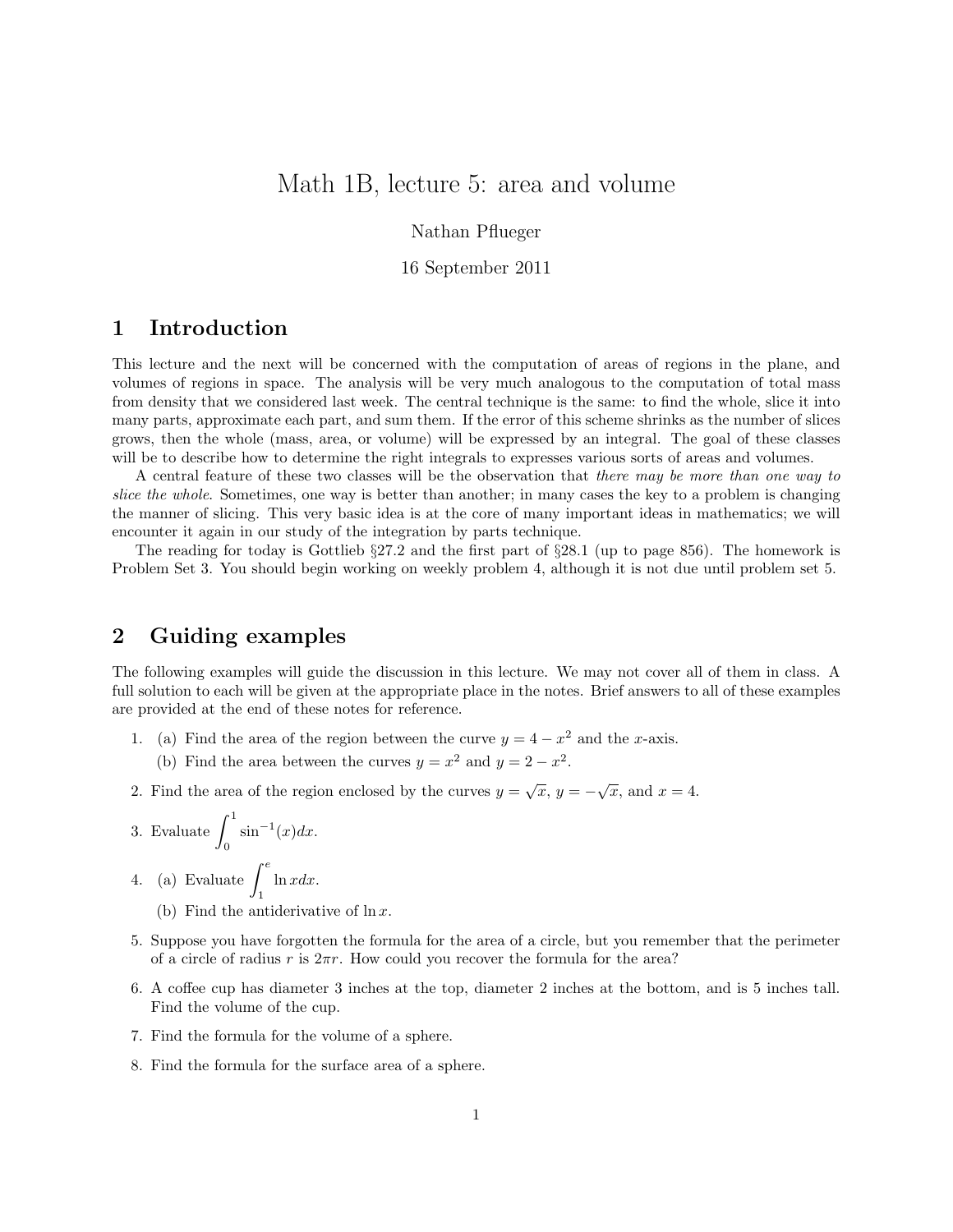## 3 Areas in the plane by slicing

Compute the area between these two curves. This is perhaps the quintessential AP Calculus problem: easy to pose, not too difficult to solve, and apparently totally abstract and meaningless. Although this last criticism may well be the case, the problem still does illustrate some important ideas, so let's consider it. It will lead naturally into a more general discussion of slicing to find area.

#### 3.1 The area between two curves

Consider guiding example 1. The two regions are sketched below.



Notice that the curve  $y = 4-x^2$  meets the x axis at  $x = -2$  and  $x = 2$ . So, by one of the usual definitions of the definite integral, the area under it is  $\int_{-2}^{2} (4 - x^2) dx = \left[ 4x - \frac{1}{3}x^3 \right]_{-2}^{2} = (8 - \frac{8}{3}) - (-8 + \frac{8}{3}) = \frac{32}{3}$ <sup>1</sup>.

Now, examine this calculation in terms of the slicing implicit in the integral sign. Essentially, we are chopping this segment into n thin pieces. If the endpoints of these rectangles are  $x_0, x_1, \ldots, x_n$  as usual, with the spacing given by  $\Delta x = 4/n$ , then the area of the k<sup>th</sup> piece is approximates by the area of a rectangle with width  $\Delta x$  and height<sup>2</sup> 4 –  $x_k^2$ . So what is at work here is that:



So much for part (a). Part (b), then, is essentially similar. Now, the two endpoints are the places where the two curves meet, i.e. where  $x^2 = 2 - x^2$ , which are given by  $x = -1$  and  $x = 1$ . The area of this region can similarly be approximated by slicing it into vertical rectangles.

<sup>&</sup>lt;sup>1</sup>It may be amusing to note that this area is also quickly calculated by using Simpson's rule, this function is quadratic.

<sup>&</sup>lt;sup>2</sup>The height could also be chosen as  $4 - x_{k-1}^2$  for the left sum, or their average for the trapezoid sum, and so on. There are many approximations to use; this was the subject of the last two lectures. The point is that they all converge to the same integral, which is what interests us in this lecture.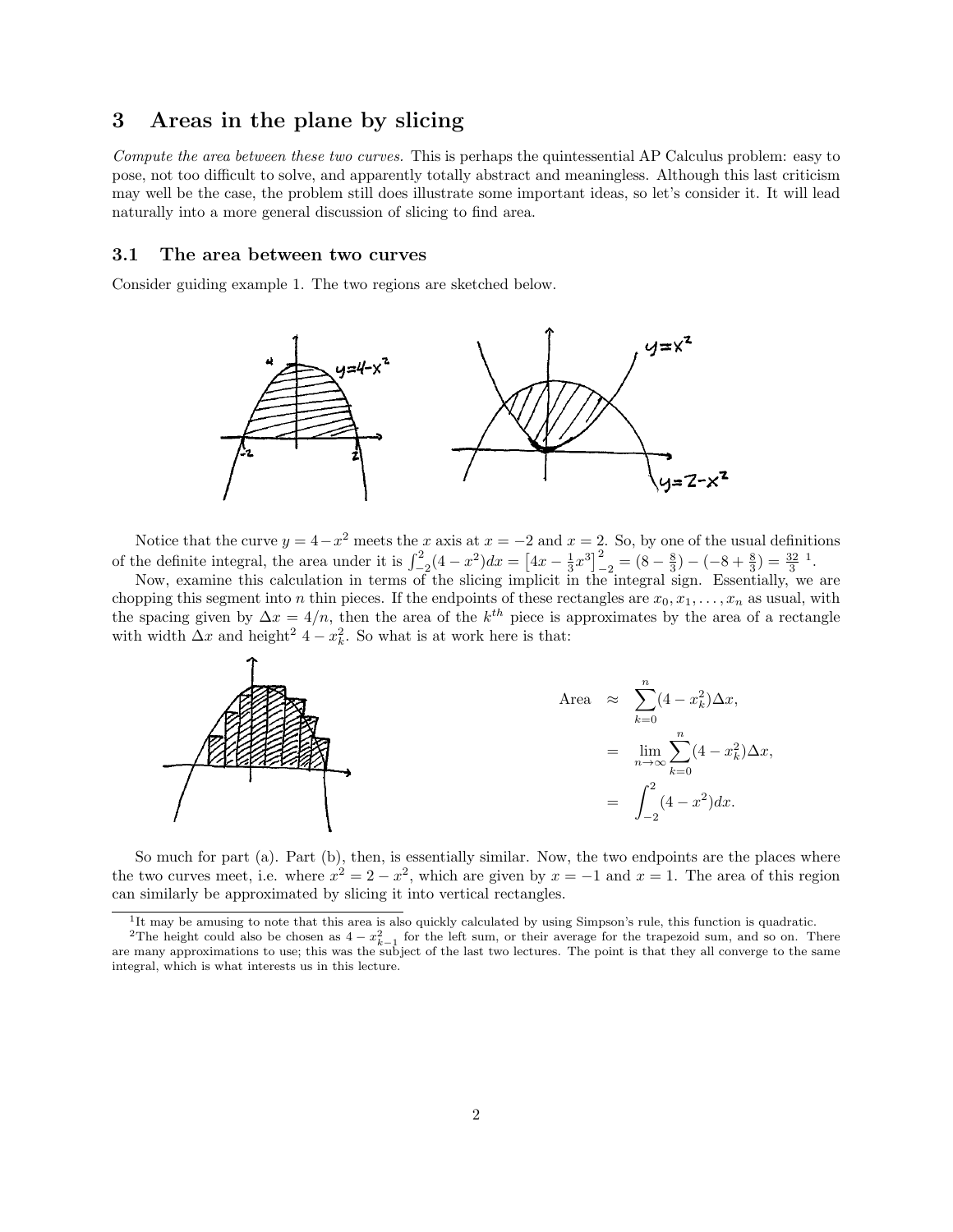

Now the height of the  $k^{th}$  rectangle is can be taken to be the difference between the two y values, namely  $(2 - x_k^2) - x_k^2 = 2 - 2x_k^2$ . Thus we can similarly express this area as an integral.

Area 
$$
\approx \sum_{k=0}^{n} (2 - 2x_k^2) \Delta x
$$
,  
\n
$$
= \lim_{n \to \infty} \sum_{k=0}^{n} (2 - 2x_k^2) \Delta x
$$
\n
$$
= \int_{-1}^{1} (2 - 2x^2) dx.
$$

This integral evaluates to  $\frac{8}{3}$ . So the answers to guiding example 1 are (a)  $\frac{32}{3}$ , and (b)  $\frac{8}{3}$ .

## 3.2 Reslicing integrals

Consider guiding example 2. We can use the same technique as in part (b) of guiding example 1: slice the region vertically, and form an integral.



Of course, this integral is the same as  $2 \int_0^4$  $\sqrt{x}dx$ , which can be calculated to be  $\frac{32}{3}$ .

However, observe that we could just as easily have sliced this region *horizontally* instead of vertically. Now the variable of integration is y instead of x. The area we seek is the area between the line  $x = 4$ , and one curve that can be expressed by the equation  $x = y^2$ . Therefore, we can also do the computation in the following way.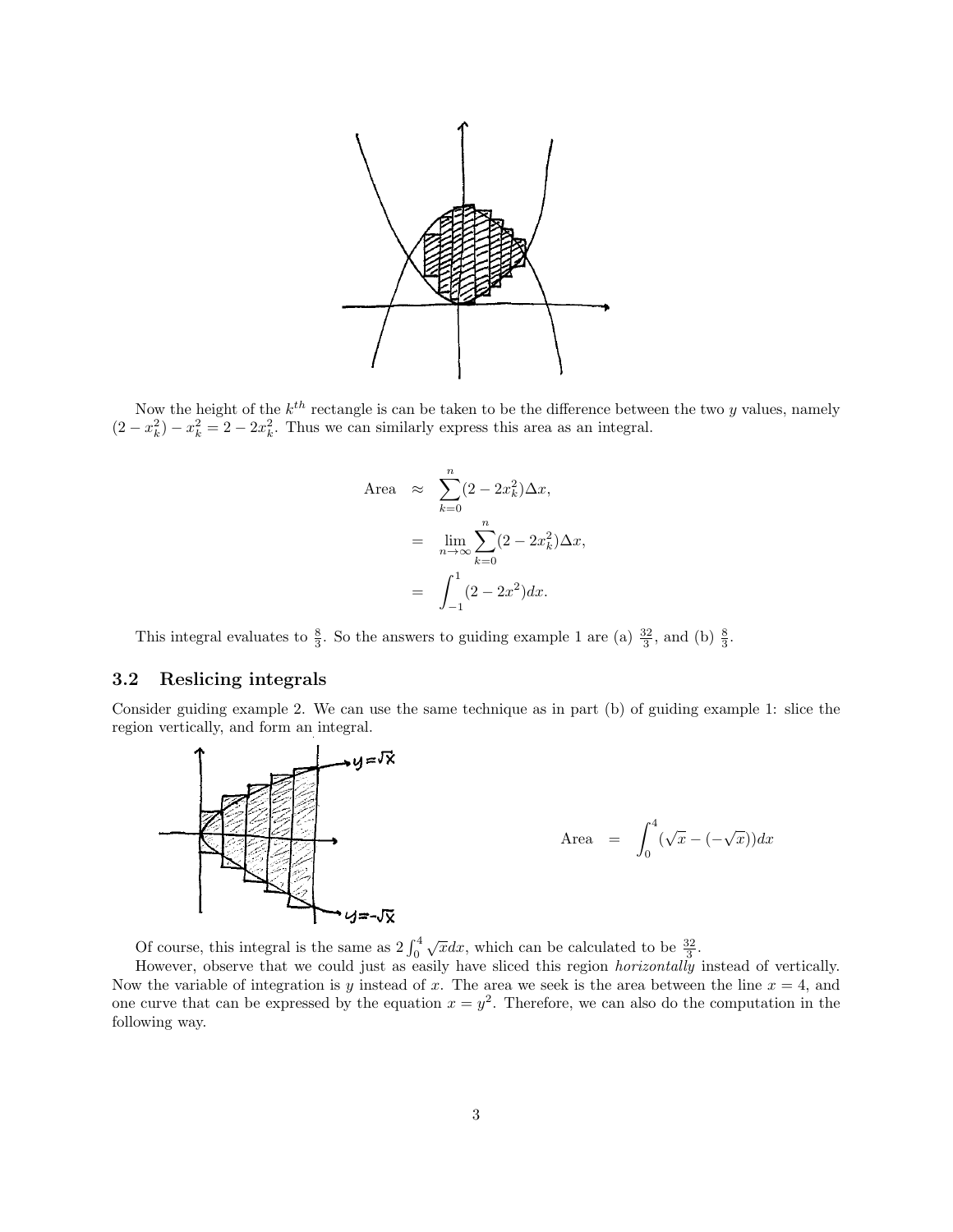

This integral can then be evaluated to be  $\frac{32}{3}$ . Fortunately, this shatters none of our previously held beliefs.

In this case, the fact that the area could be sliced in two different ways was amusing, but not especially useful: we only need one method to find the correct answer. But now consider guiding example 3. Here, none of the methods currently available will suffice to compute this integral as it stands. However, consider what happens if we slice horizontally, instead of vertically. Now, each slice is the area between the line  $x = 1$ and the curve  $x = \sin^{-1} y$ . The coordinate y varies from 0 to  $\pi/2$ . So we can write the same integral in a very different way.



Now this integral is something that we can already handle: its value is  $[y + \cos y]_0^{\pi/2} = (\pi/2+0) - (0+1) =$  $\frac{\pi}{2} - 1$ . This is the answer to guiding example 3.

Guiding example  $4(a)$  can be done with the same technique: the desired area is bounded by the line  $x = e$  and the curve  $x = e^y$ .



The value of this integral is  $[ey - e^y]_0^1 = (e - e) - (0 - 1) = 1$ . Part (b) follows precisely the same reasoning; simply replace the  $e$  in the limits of integration by a variable  $t$ . The same re-slicing gives the following.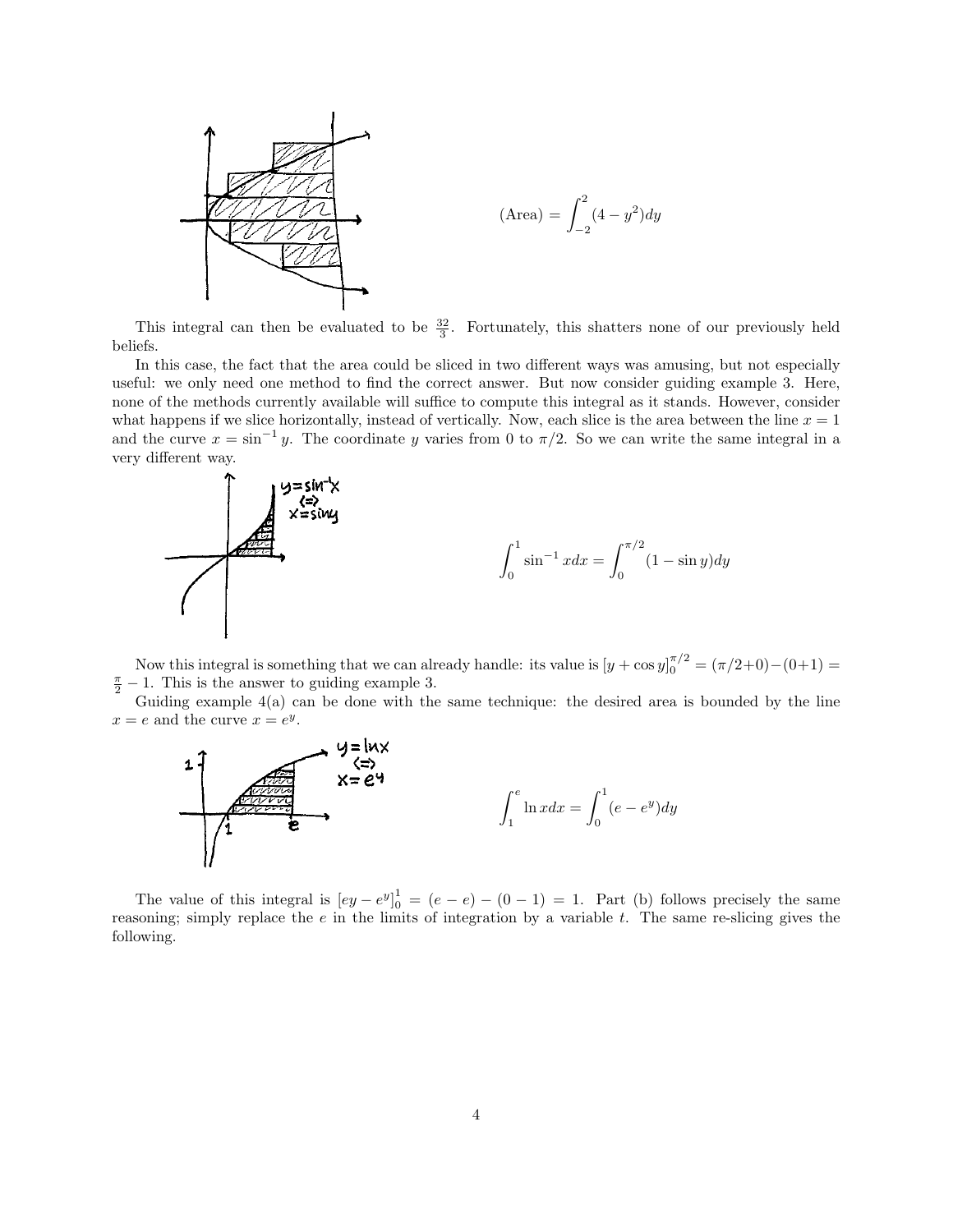$$
\int_{1}^{t} \ln x dx = \int_{0}^{\ln t} (t - e^{y}) dy
$$
  
=  $[ty - e^{y}]_{0}^{\ln t}$   
=  $(t \ln t - t) - (0 - 1)$   
=  $t \ln t - t + 1$ 

 $\cdot$ 

Therefore, we have determined that the antiderivative of  $f(x) = \ln x$  is  $x \ln x - x + C$  (recall that an antiderivative is well-defined only up to addition of a constant; hence the constant 1 that appeared in the equation above can be disregarded).

Notice that this same technique will also work to find antiderivatives of many inverse functions. In fact, this technique is essentially equivalent to a special case of the technique of integration by parts, which we will encounter soon.

#### 3.3 Three ways to slice a circle

So far we have computed the areas of some regions by slicing horizontally or vertically, but there are certainly other ways to slice. Another way is to slice radially, which provides a neat solution to guiding example 5.

Suppose that all we know is that the circumference of a circle with radius r is  $2\pi r$ . This should not be hard to swallow; in fact, it is the usual definition of  $\pi$  as the ratio of circumference to diameter. So let's use this knowledge to slice the circle into pieces that we can at least approximate: cut it into  $n$  concentric rings of increasing radius.



Now, the  $k^{th}$  ring has inner radius  $x_{k-1}$  and outer radius  $r_k$  (where  $x_0 = 0$ ,  $x_n = r$ , and  $x_1, x_2, \ldots x_{n-1}$ are evenly spaced between these two). The thickness of the ring is  $\Delta x$ . We could in principle find the area of the ring by subtracting the area of the circle inside from the area of the circle outside, but this reasoning would obviously be circular<sup>3</sup>. So argue on fuzzier grounds: if this ring were cut and straightened out, it would be nearly a rectangle of width  $\Delta x$  and height somewhere between  $2\pi x_{k-1}$  and  $2\pi x_k$  (the circumferences of the two circles bounding the ring). This can be approximated by  $2\pi x_k$ , since for large n,  $x_k$  and  $x_{k-1}$  will be essentially equal<sup>4</sup>. Now, we can write this as a sum, let n got to  $\infty$ , and obtain an integral.

<sup>3</sup> lol

<sup>&</sup>lt;sup>4</sup>In some sense, the fact that we can choose between  $x_k$  and  $x_{k-1}$ , or anything in between, comes from the fact that both left-approximation and right-approximation both converge to the same value of the integral.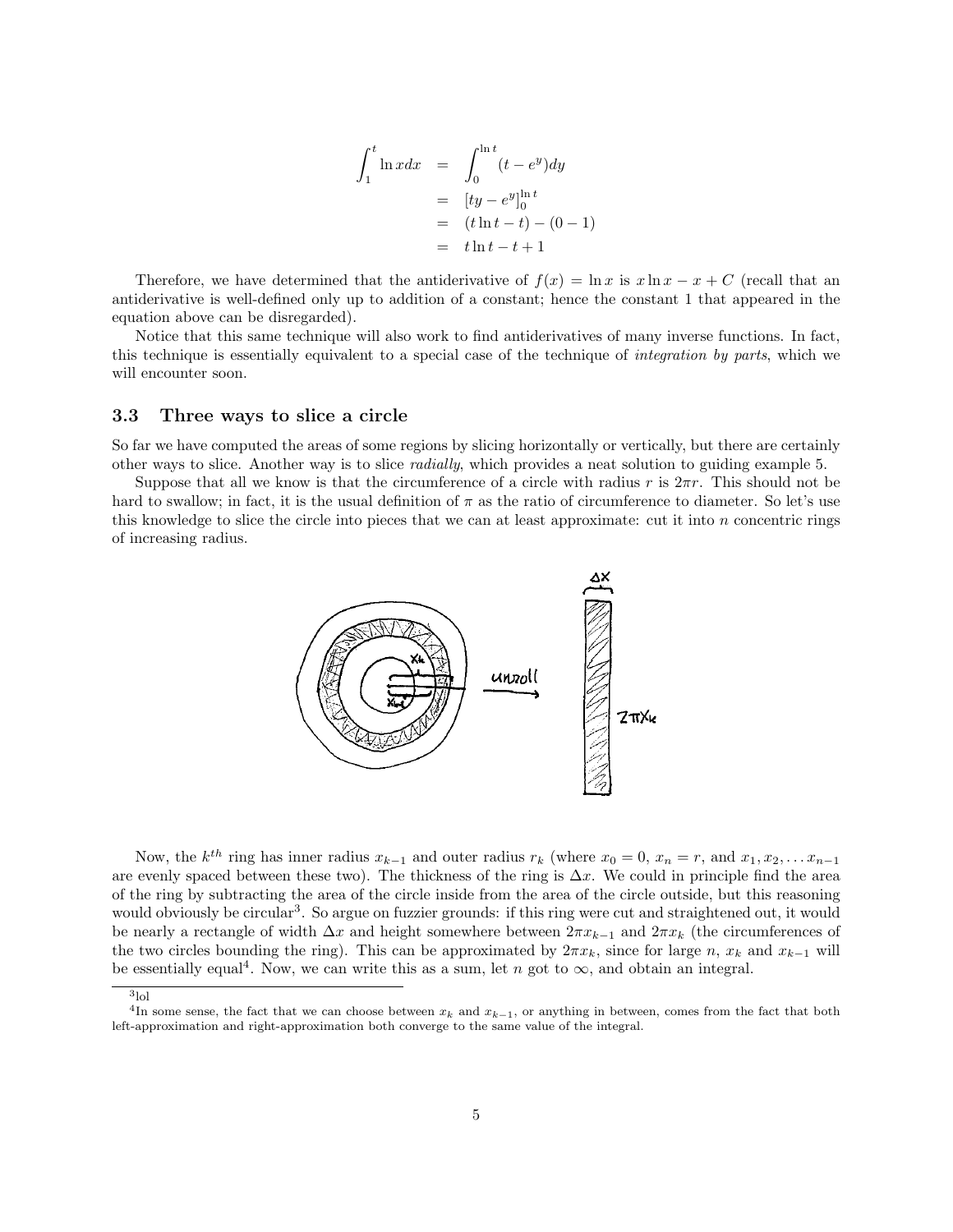(Area of circle) 
$$
\approx \sum_{k=1}^{n} 2\pi x_k \Delta x
$$
  
\n
$$
= \lim_{n \to \infty} \sum_{k=1}^{n} 2\pi x_k \Delta x
$$
\n
$$
= \int_{0}^{r} 2\pi x dx
$$
\n
$$
= \pi r^2
$$

Now, notice something striking about this: what we have done, essentially, is show that the antiderivative of the function  $C(r) = 2\pi r$  giving the circumference of a circle is (up to a constant) the function giving the area of a circle. another way: the function  $C(r)$  for the circumference of a circle is the derivative of the function  $A(r)$  for the area of a circle. It is worth thinking carefully about why this should not surprise you.

This observation constitutes the answer to guiding example 5. As the subsection title suggests, there are other ways to obtain the area of a circle. One is to slice it vertically (or horizontally, really; it will look the same).



Turing this slicing scheme into an integral as in the previous section, this suggests that the circle's area should be

$$
\int_{-r}^{r} 2\sqrt{r^2 - x^2} dx.
$$

This will also, of course, give the result  $\pi r^2$ , but it is somewhat more difficult. The reason is that this integral, unlike the integral that we obtained by slicing radially, is rather difficult to compute. We will see a method for computing it later in the course. For the impatient, I simply remark that the relevant substitution is  $u = \cos^{-1}(x)$  and warn that the road ahead is fraught with peril.

The third way of slicing is what might be termed *polar* slicing: slice the circle into  $n$  equal pie wedges.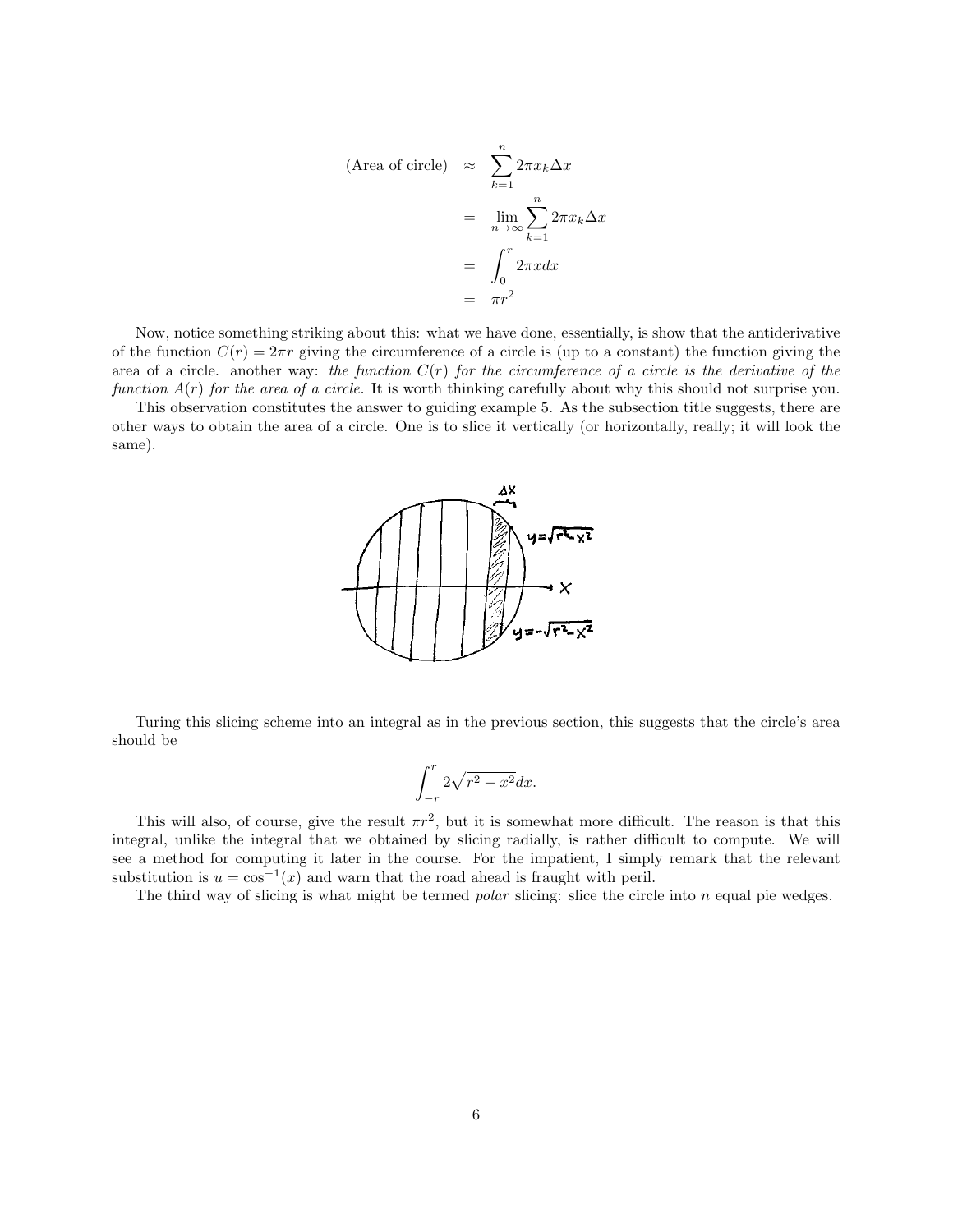

Now, the variable of integration will be  $\theta$ , the angle made by the line to a point with the x axis. So  $\theta_0 = 0$ ,  $\theta_n = 2\pi$ , and the other  $\theta_k$  are evenly spaced. Observe that each slice is shaped like a pie wedge, with angle  $\Delta\theta$  at the vertex and radius r. The length of the curved part will be rDelta $\theta$ . Now observe that for large n, the curved side will be nearly flat, so we can approximate the area of this pie wedge by the area of a triangle with base  $r\delta\theta$  and height r. The area of such a triangle is  $\frac{1}{2}(r\Delta\theta)r = \frac{1}{2}r^2\Delta\theta$ . Adding these up, we see that the area of the circle should be the following.

$$
\begin{aligned}\n\text{(Area of circle)} &\approx \sum_{k=1}^{n} \frac{1}{2} r^2 \Delta \theta \\
&= \lim_{n \to \infty} \sum_{k=1}^{n} \frac{1}{2} r^2 \Delta \theta \\
&= \int_{0}^{2\pi} \frac{1}{2} r^2 d\theta \\
&= 2\pi \cdot \frac{1}{2} r^2 \\
&= \pi r^2\n\end{aligned}
$$

Thus this third way of slicing also gives the correct area of the circle.

# 4 Volumes in space by slicing

Solid objects can be sliced to. For example, consider guiding example 6. The coffee cup could be sliced any number of ways, and many of them will give a good way to compute the volume. We will focus here on one way of slicing: make horizontal slices, thus dissecting the inside of the cup into circles.

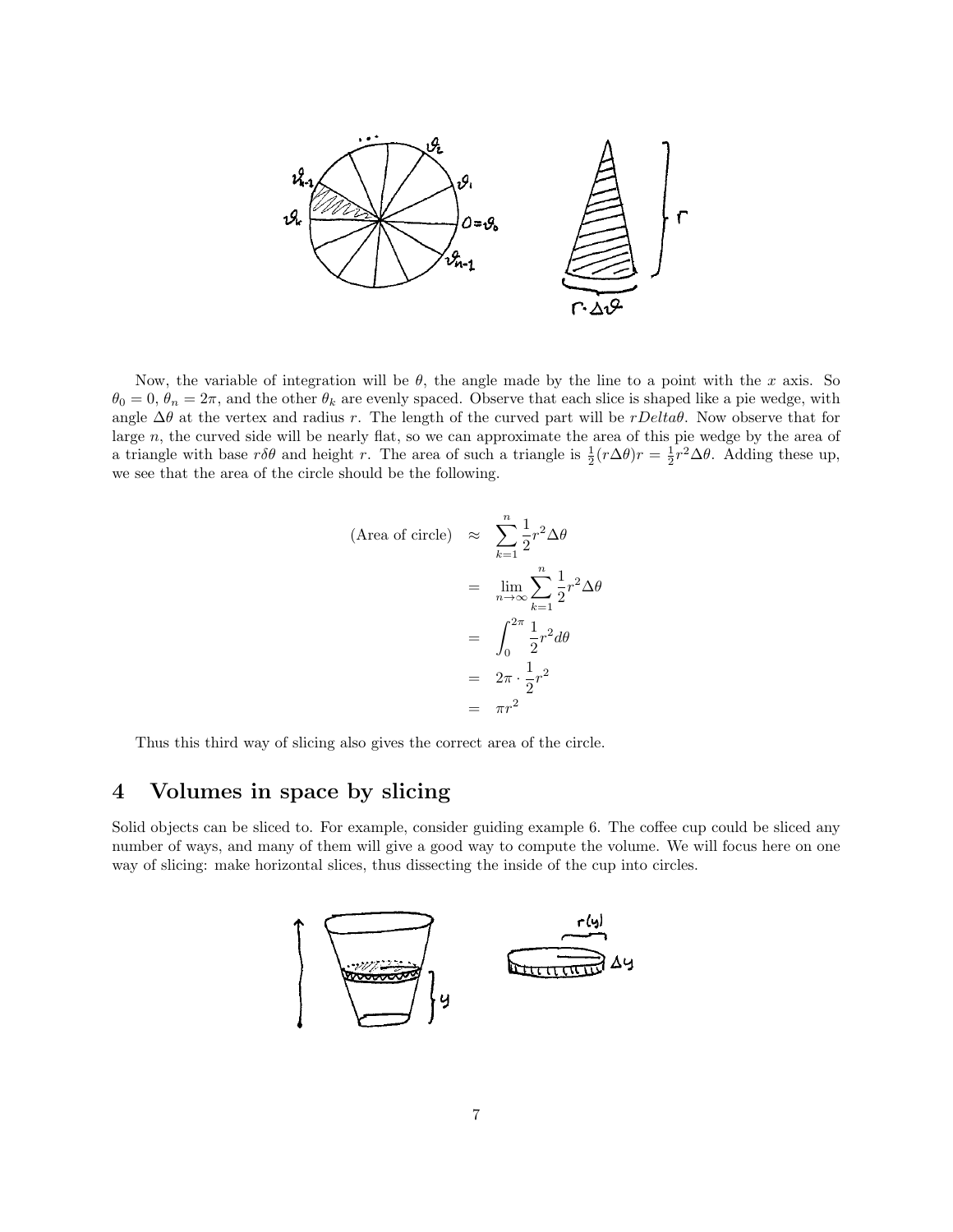Now we need to define a variable. Let  $y$  be the distance from the bottom of the cup. The volume of each slice will be roughly equal to the volume of a cylinder with height  $\Delta y$ . What should the radius of the slice be? If we imagine slicing the cup at distance  $y$ , this gives a radius that is somewhere between 1 and 1.5. Call the radius at height y  $r(y)$ . Then  $r(0) = 1$  and  $r(5) = 1.5$ . Furthermore,  $r(y)$  is a linear function. The slope of  $r(y)$  must be  $\frac{1.5-1}{5} = \frac{1}{10}$ . Thus the function must be  $r(y) = 1 + \frac{1}{10}y$ .

From this, it appears that the volume of a slice cut at height  $y_k$  is approximately  $\pi(y_k)^2 \Delta y = \pi(1 +$  $\frac{1}{10}y_k)^2\Delta y$ . Thus we obtain an integral for the volume of the cup.

(Volume of cup) 
$$
\approx \sum_{k=1}^{n} \pi \left( 1 + \frac{1}{10} y_k \right)^2 \Delta y
$$
  

$$
= \int_0^5 \pi \left( 1 + \frac{1}{10} y \right)^2 dy
$$

The most painless way to evaluate this integral is to perform substitution for  $u = 1 + \frac{1}{10}y$ . Then  $du = \frac{1}{10}dy$ , hence  $\int_0^5 \pi (1 + \frac{1}{10}y)^2 dy = \int_1^{3/2} \pi u^2 \cdot 10 du = \frac{10}{3} \pi ((\frac{3}{2})^3 - 1^3) = \frac{95}{12} \pi$ . This is the answer to guiding example 6.

### 4.1 Two ways to slice a sphere

We conclude with a discussion of the volume of a sphere, analogous to the discussion of the area of a circle. How might we slice a sphere in order to compute its area? The simplest way to slice a sphere is into circular slices.



Assume that the circle is placed at the center of the coordinate axes, and is sliced along the x axis. Then the cross-section of a slice at x is a circle. From the Pythagorean theorem, the radius of this circle must be  $\sqrt{r^2-x^2}$ , and so its area must be  $\pi(r^2-x^2)$ . The thickness of the slice is denoted, as usual, by  $\Delta x$ ; so the volume of the  $k^{th}$  slice is approximately  $(r^2 - x_k^2)\Delta x$ . Converting this into an integral as in the previous examples, we obtain the following result.